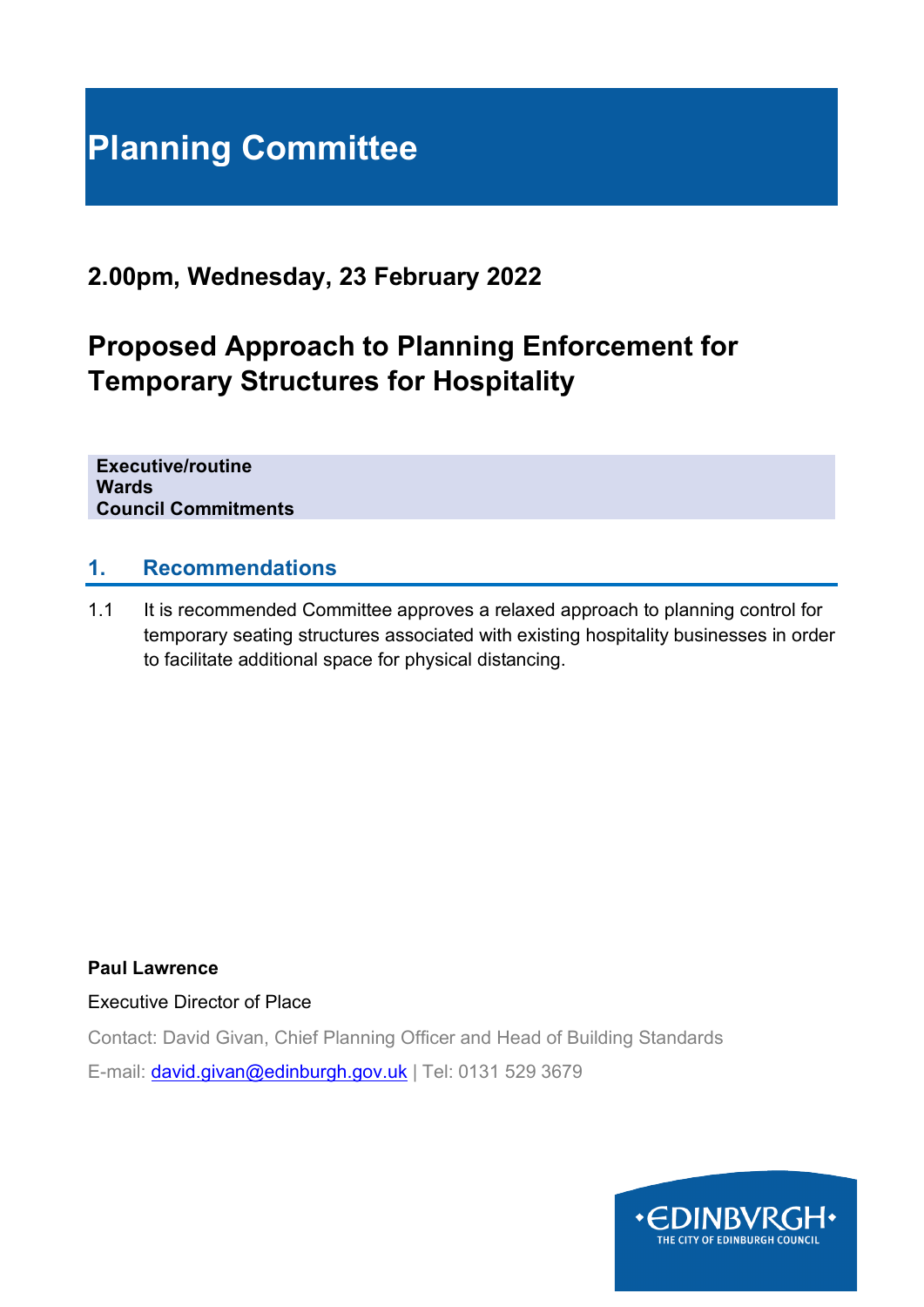# **Report**

# **Proposed Approach to Planning Enforcement for Temporary Structures for Hospitality**

#### **2. Executive Summary**

2.1 In light of recent coronavirus restrictions on businesses and the Scottish Government's Chief Planner's letter advocating a continued relaxation of planning control, it is recommended Committee approves a relaxed approach to planning control for temporary seating structures associated with existing hospitality businesses in order to facilitate additional space for social distancing. It is intended that this approach will remain in place until 7 October 2022.

#### **3. Background**

- 3.1 Hospitality businesses including cafes, restaurants and public houses have again been subject to Coronavirus Regulations which restrict how they operate. These restrictions have reduced the number of people who are able to use the indoor areas of their businesses. As a result, some seek additional outdoor space for tables and chairs, and some have built temporary structures to enable this.
- 3.2 Typically, these structures require planning permission.
- 3.3 Where structures were in place from Spring 2021 to Autumn 2021 and where no planning permission was in place, in light of the coronavirus pandemic, the Council did not take any planning enforcement action.
- 3.4 In Autumn 2021, some businesses applied for planning permission. These applications were subsequently refused. It was noted in the reports to Development Management Sub Committee that, where planning permission is refused, planning enforcement action would not be taken until a proposed approach to planning enforcement for temporary structures for hospitality is considered by Planning Committee.
- 3.5 Where structures are built for seating, these will often require planning permission. Based on the decisions on the above applications, it is unlikely that similar structures would be recommended for approval if planning applications were made for other locations.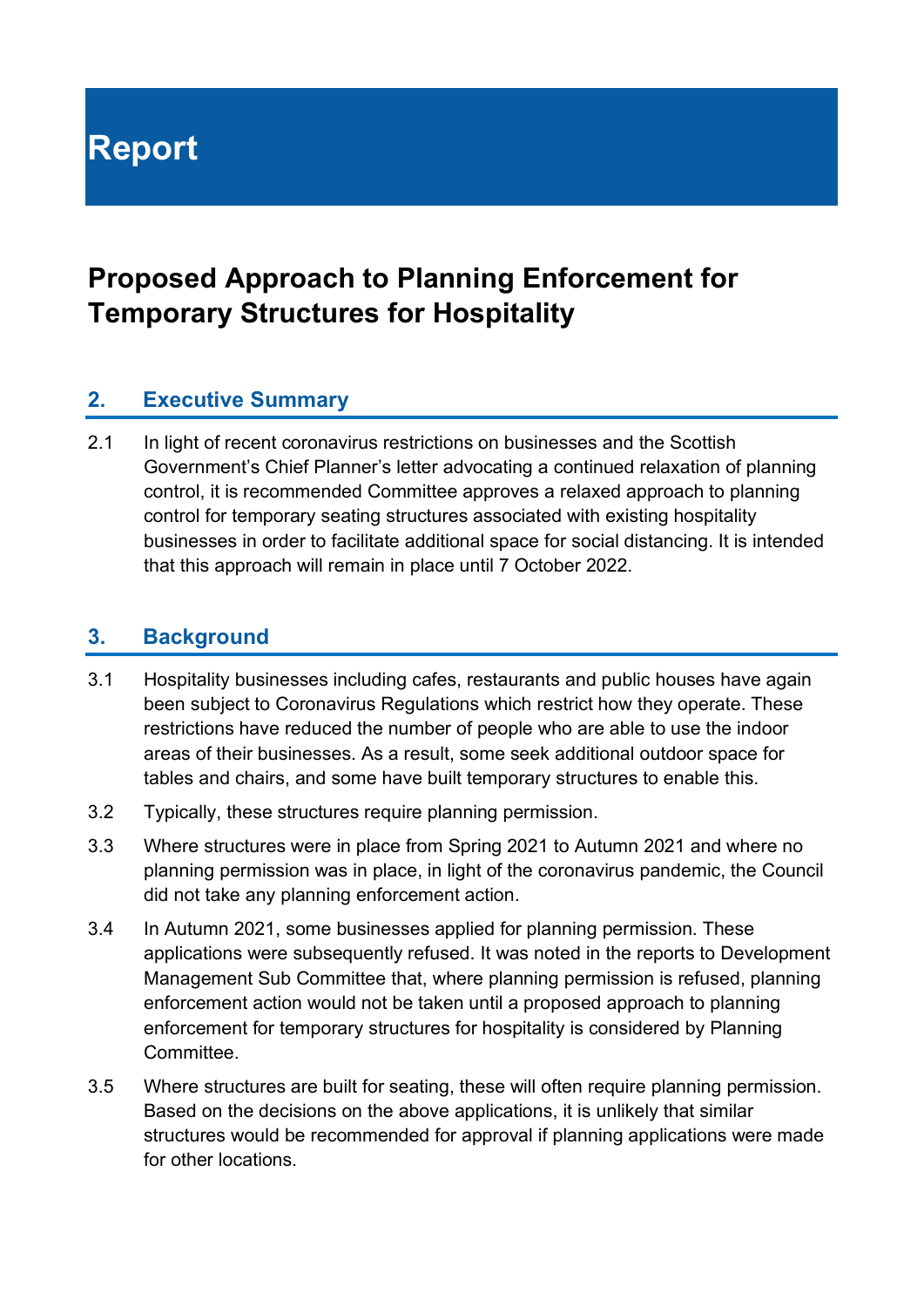- 3.6 Since March 2020, the Scottish Government has encouraged a relaxation of planning control where doing so can help business and services to diversify and continue to operate during the pandemic. On 8 November 2021, the Scottish Government's Chief Planner stated its advice on enforcement relaxation will continue to the end of September 2022.
- 3.7 Planning enforcement as set out in the Town and Country Planning (Scotland) Act 1997 is discretionary. This is because the Act states that the Council "may" act if it appears there has been a breach of planning control and that it is expedient to issue the notice, having regard to the provisions of the development plan and to any other material considerations.
- 3.8 As an alternative to building structures, there are some circumstances outdoor seating may not require planning permission. For example, where tables and chairs are put directly on the surface of the street and removed each day, it is unlikely that planning permission would be required.
- 3.9 Structures placed on a public road require written approval from the Roads Authority. This is currently managed by the Tables and Chairs permit, from powers granted under section 59 of the Roads (Scotland) Act 1984.
- 3.10 It should be noted that planning permission does not automatically entitle structures to be erected. The permission of the owner, the manager or maintainer of the land may be required, which includes, as outlined in 3.9 above, approval from the Roads Authority where a public road is to be used.
- 3.11 Where the seating is being used in connection with the sale of alcohol, a licence under the Licensing (Scotland) Act 2005, will also be required.
- 3.12 This report follows a report to Planning Committee on Summer Festival Installations during Coronavirus Emergency from 19 May 2021. The recommendation of that report, to approve a more relaxed approach to planning control in relation to festival installations in order to facilitate the festivals during the coronavirus emergency for summer 2021, was approved.

#### **4. Main report**

- 4.1 It is recommended that a relaxed approach to planning control should continue in respect of seating structures in the following circumstances:
	- 4.1.1 Structures on a Public Road or other Council Owned Land: Where a structure is in place that requires planning permission and where planning permission has been refused or where it is identified that an application for planning permission would not be likely to be supported, it is recommended the planning service work with other Council services, to secure the removal of the unauthorised structure with the date for compliance of 7 October 2022. This will allow structures to operate over the Spring and Summer of 2022 and allow a week after the Chief Planner's 30 September 2022 date for an end of enforcement relaxation.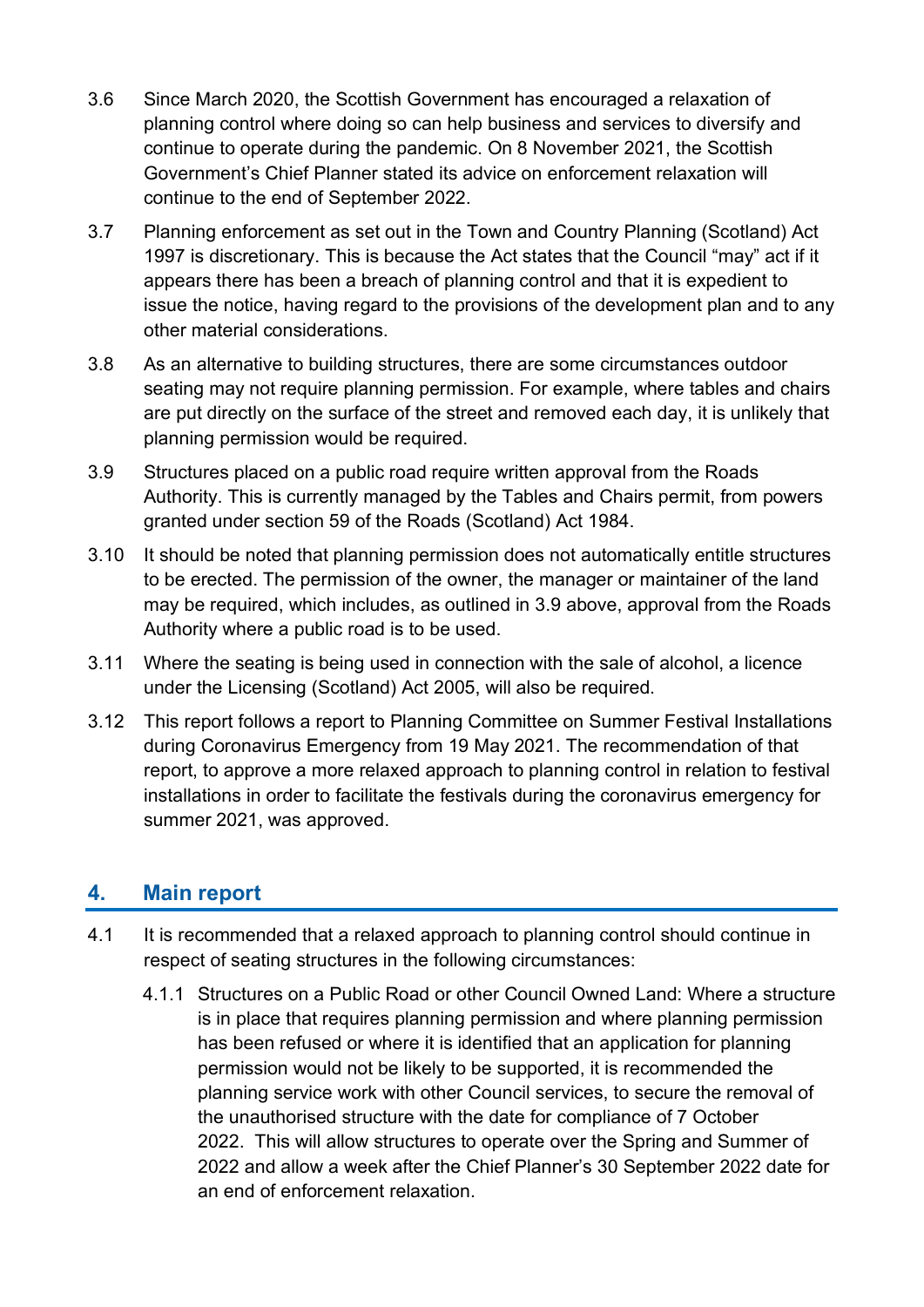- 4.1.2 Notwithstanding the above, there may be some streets where, because of the way the street is used, it is necessary to remove structures in advance of 7 October 2022. Examples include where streets are used for festival purposes, like the High Street between George IV Bridge and Cockburn Street, George Street in the vicinity of the Assembly Rooms and between Charlotte Square and Castle Street, Hill Street and Hill Square, George Square, Roxburgh Place, Chambers Street, George IV Bridge, St Giles Street, Johnston Terrace, Lawnmarket and Grassmarket. If streets are required for other purposes, businesses will be given a shorter period of road occupancy by Roads Authority. There may be some circumstances where urgent maintenance is required, for example where there is a burst water main or leaking gas pipe. In these cases, structures may need to be removed immediately. Businesses will be made aware of this risk. Where the Roads Authority are not accepting of a proposal/existing structure, a permit to occupy the road will not be issued. In these circumstances, Planning will work with the Roads Authority for the structure to be removed under section 59 of the Roads (Scotland) Act 1984 – Control of Obstructions in Roads.
- 4.1.3 Structures on Private Land: Where a structure is in place that requires planning permission and where planning permission has been refused or where it is identified that the an application for planning permission would not be likely to be supported, it is recommended the planning service serves an enforcement notice requiring the removal of the unauthorised structure with the date for compliance of 7 October 2022. Such a notice will be issued well in advance of the 7 October date to ensure businesses are clear about the requirements and to enable any appeal to be progressed in advance of that date. This will again allow such structures to operate over the spring and summer of 2022 and allow a week after the Chief Planner's 30 September 2022 date for an end to enforcement relaxation.
- 4.1.4 On private land, where a structure is in place that requires planning permission and where a planning application has not been made but would be likely to be supported, owners will be asked to apply for planning permission and if necessary, served a notice requiring the submission of a planning application.
- 4.2 The above circumstances would allow additional structures to be installed.
- 4.3 It is understood that there is interest from businesses in the first New Town to have tables and chairs structures between April and September. If the criteria above are approved, subject to an installation not impacting on disabled persons' parking spaces, taxi ranks or causing what the road's authority consider an obstruction, it would be possible for additional structures to be put in place for that time.
- 4.4 Where businesses seek advice on outdoor seating, they will be advised of the above criteria and about whether there may be a way of having outdoor seating without breaching planning control.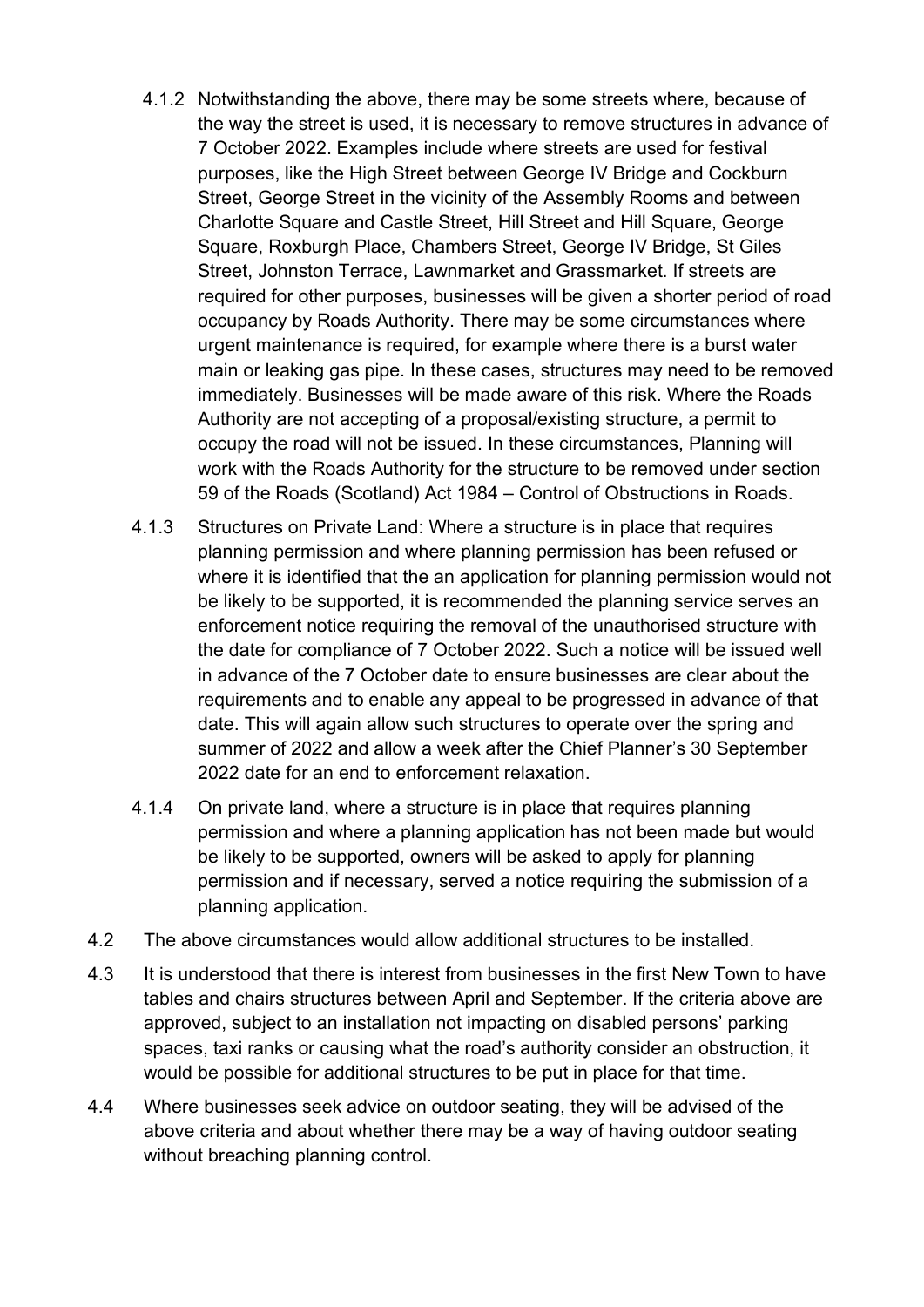4.5 Where structures are on a road and have not been removed by the dates required and therefore action is required under Section 59 of the Roads (Scotland) Act 1984, the Council will write to the business and advise them of the requirement to remove the structure. If the structure is not removed, the Council can take direct action to remove it and recover its expenses.

### **5. Next Steps**

- 5.1 If the recommendations of this report are agreed, the planning service will write to the businesses outlining the approach to be taken and will follow these initial letters with enforcement notices as necessary.
- 5.2 Planning will continue to work with the Transport service to ensure there is a joined up approach to the approach set out above.

### **6. Financial impact**

6.1 There is no financial impact arising from this report.

#### **7. Stakeholder/Community Impact**

- 7.1 There has not been engagement with business or communities regarding the proposed approach to planning enforcement, however the applications submitted for some of these structures allowed public participation through the neighbour notification process.
- 7.2 The contents and recommendations neither contribute to, nor detract from, the delivery of the three Public Sector Equality Duties.
- 7.3 In relation to road safety, impacts can be managed under section 59 of the Road Roads (Scotland) Act 1984 – Control of Obstructions in Roads.
- 7.4 There are no impacts in relation to carbon, adaptation to climate change or sustainable development.

#### **8. Background reading/external references**

- 8.1 [Letter from Scottish Government Chief Planner of 8 November 2021.](https://www.gov.scot/publications/chief-planner-letter-stakeholder-update-november-2021/)
- 8.2 Scottish Government advice and guidance [Coronavirus \(Covid-19\): tourism and](https://www.gov.scot/publications/coronavirus-covid-19-tourism-and-hospitality-sector-guidance/)  [hospitality sector](https://www.gov.scot/publications/coronavirus-covid-19-tourism-and-hospitality-sector-guidance/)
- 8.3 [Town and Country Planning \(Scotland\) Act 1997](https://www.legislation.gov.uk/ukpga/1997/8/contents)
- 8.4 [Section 59 of the Roads \(Scotland\) Act 1984](https://www.legislation.gov.uk/ukpga/1984/54/section/59)
- 8.5 [Licensing \(Scotland\) Act 2005](https://www.legislation.gov.uk/asp/2005/16/contents)